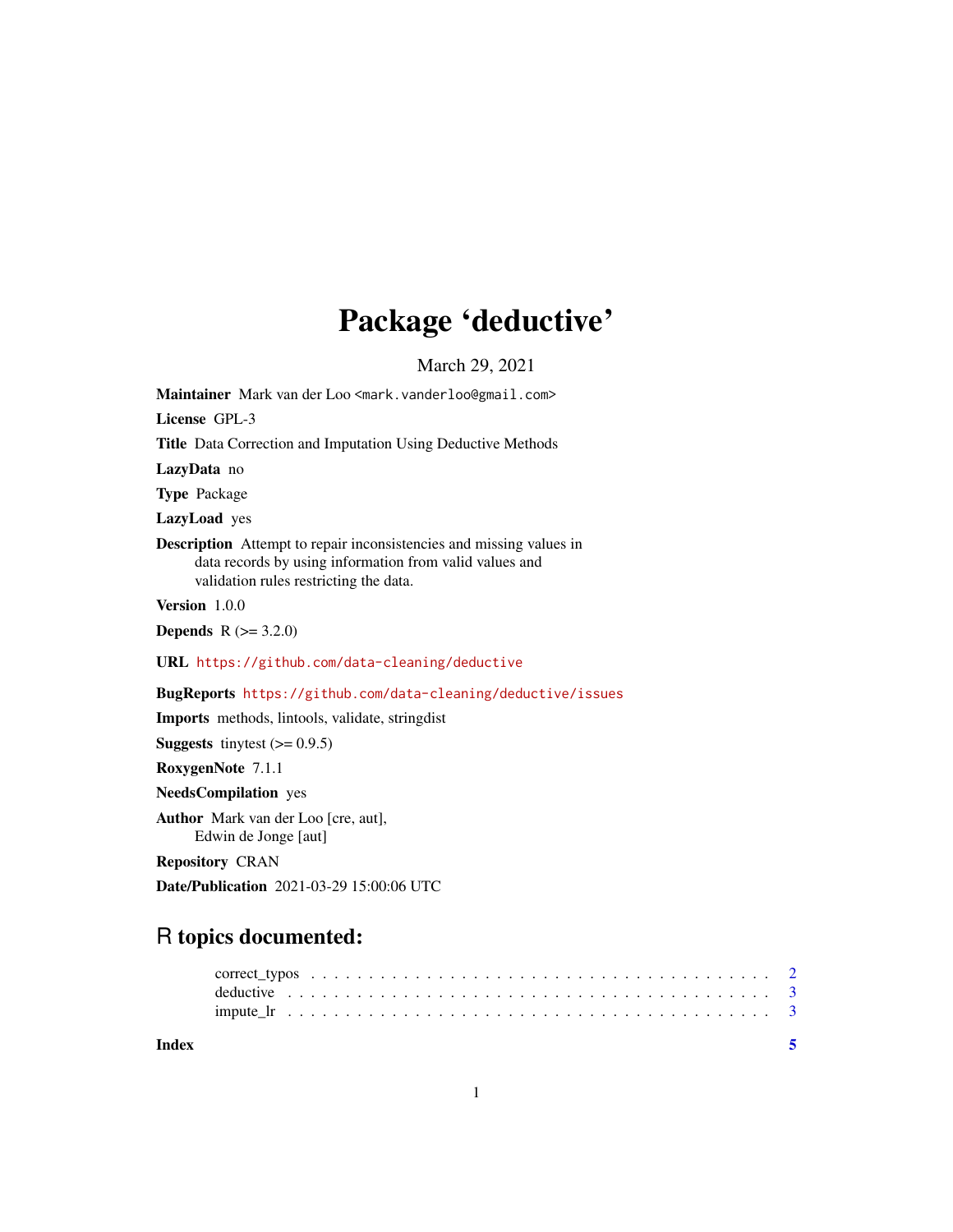<span id="page-1-0"></span>

#### Description

Attempt to fix violations of linear (in)equality restrictions imposed on a record by replacing values with values that differ from the original values by typographical errors.

#### Usage

```
correct_typos(dat, x, ...)
```

```
## S4 method for signature 'data.frame,validator'
correct\_types(data, x, fixate = NULL,eps = 1e-08, maxdist = 1, ...)
```
#### Arguments

| dat      | An R object holding numeric (integer) data.                                                                                                                                                                                                 |
|----------|---------------------------------------------------------------------------------------------------------------------------------------------------------------------------------------------------------------------------------------------|
| x        | An R object holding linear data validation rules                                                                                                                                                                                            |
| $\ddots$ | Options to be passed to string dist which is used to determine the typographic<br>distance between the original value and candidate solutions. By default, the<br>optimal string alignment distance is used, with all weights equal to one. |
| fixate   | [character] vector of variable names that may not be changed                                                                                                                                                                                |
| eps      | [numeric] maximum roundoff error                                                                                                                                                                                                            |
| maxdist  | [numeric] maximum allowd typographical distance                                                                                                                                                                                             |

#### Value

dat, with values corrected.

#### Details

The algorithm works by proposing candidate replacement values and checking whether they are likely to be the result of a typographical error. A value is accepted as a solution when it resolves at least one equality violation. An equality restriction a.  $x=b$  is considered satisfied when abs(a.x-b)<eps. Setting eps to one or two units of measurement allows for robust typographical error detection in the presence of roundoff-errors.

The algorithm is meant to be used on numeric data representing integers.

#### References

- The first version of the algorithm was described by S. Scholtus (2009). Automatic correction of simple typing errors in numerical data with balance edits. Statistics Netherlands, Discussion Paper [09046](https://www.cbs.nl/nl-nl/achtergrond/2009/48/automatic-correction-of-simple-typing-errors-in-numerical-data-with-balance-edits)
- The generalized version of this algorithm that is implemented for this package is described in M. van der Loo, E. de Jonge and S. Scholtus (2011). Correction of rounding, typing and sign errors with the deducorrect package. Statistics Netherlands, Discussion Paper [2011019](https://www.cbs.nl/nl-nl/achtergrond/2011/51/deductive-imputation-with-the-deducorrect-package)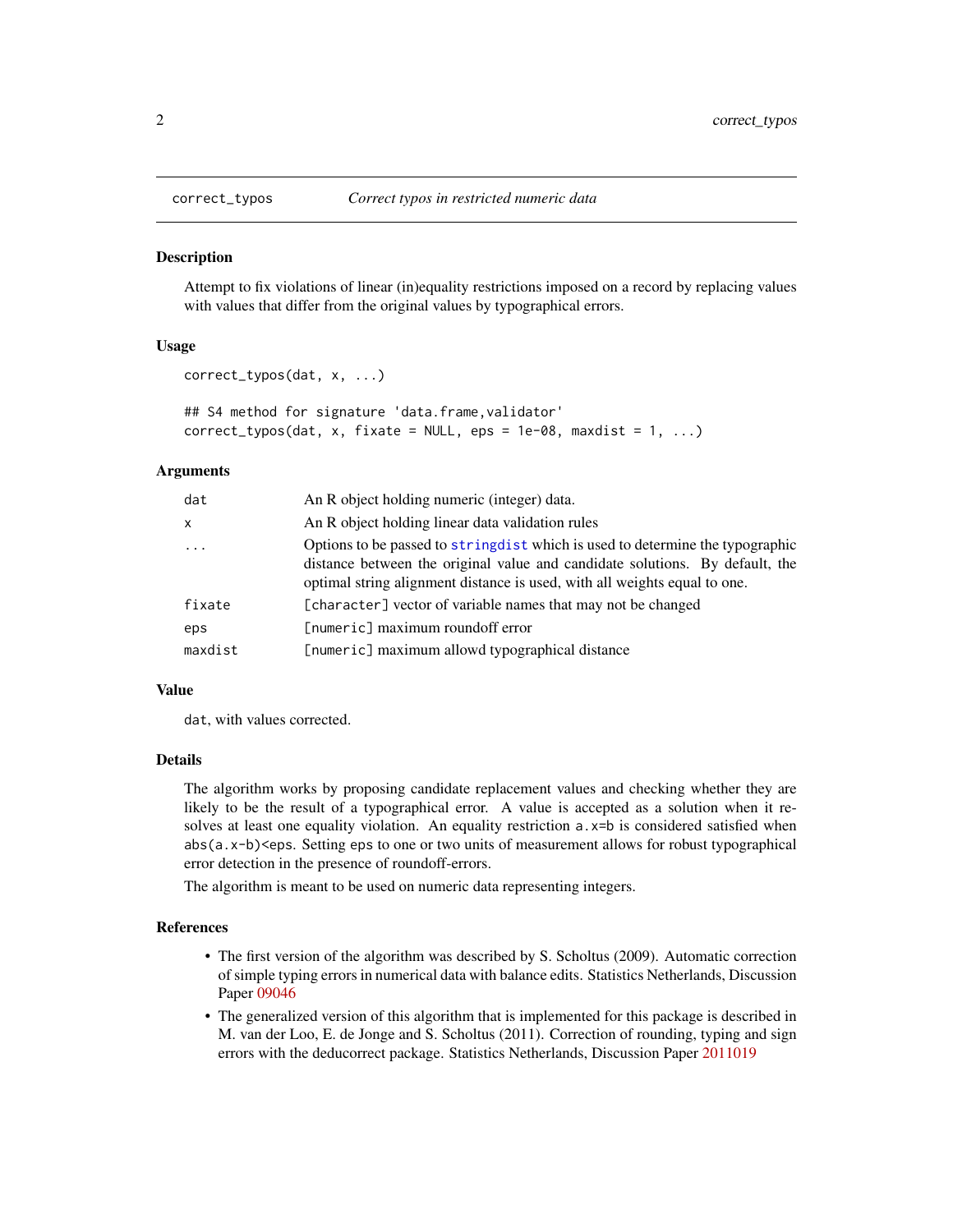#### <span id="page-2-0"></span>deductive 3

#### Examples

```
library(validate)
# example from section 4 in Scholtus (2009)
v <-validate::validator(
  x1 + x2 == x3, x2 == x4, x5 + x6 + x7 == x8, x3 + x8 = x9, x9 - x10 == x11)
dat <- read.csv(textConnection(
"x1, x2 , x3 , x4 , x5 , x6, x7, x8 , x9 , x10 , x11
1452, 116, 1568, 116, 323, 76, 12, 411, 1979, 1842, 137
1452, 116, 1568, 161, 323, 76, 12, 411, 1979, 1842, 137
1452, 116, 1568, 161, 323, 76, 12, 411, 19979, 1842, 137
1452, 116, 1568, 161, 0, 0, 0, 411, 19979, 1842, 137
1452, 116, 1568, 161, 323, 76, 12, 0, 19979, 1842, 137"
))
cor <- correct_typos(dat,v)
dat - cor
```
deductive *Deductive Data Correction and Imputation*

#### Description

Use data validation restrictions to estimate missing values or trace and repair certain errors.

impute\_lr *Impute values derived from linear (in)equality restrictions.*

#### Description

Partially filled records  $x$  under linear (in)equality restrictions may reveal unique imputation solutions when the system of linear inequalities is reduced by substituting observed values. This function applies a number of fast heuristic methods before deriving all variable ranges and unique values using Fourier-Motzkin elimination.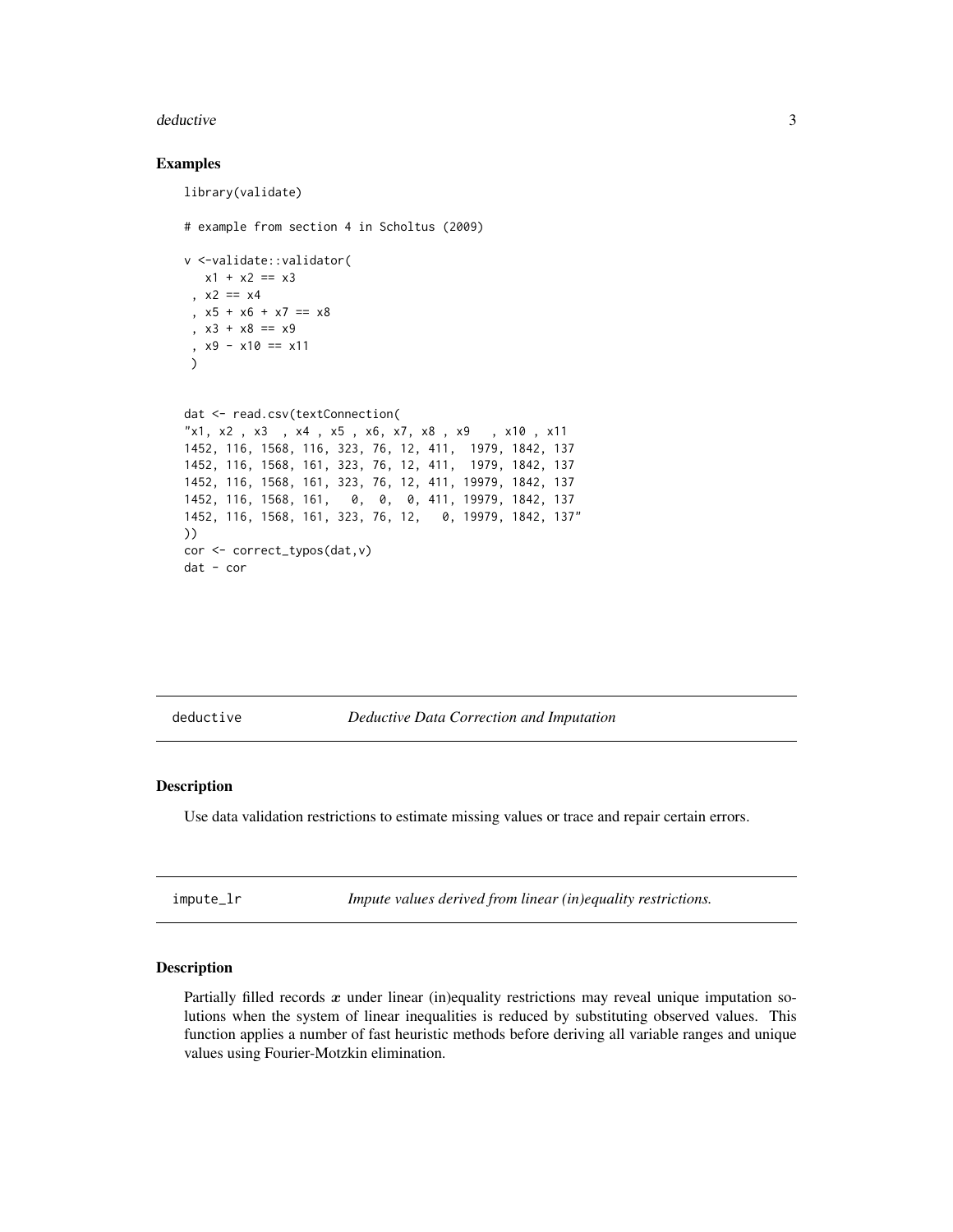#### Usage

```
impute_lr(dat, x, ...)
## S4 method for signature 'data.frame, validator'
impute_lr(dat, x, methods = c("zeros", "piv", "implied"), ...)
```
#### Arguments

| dat     | an R object carrying data                                                                                                                      |
|---------|------------------------------------------------------------------------------------------------------------------------------------------------|
| x.      | an R object carrying validation rules                                                                                                          |
| .       | arguments to be passed to other methods.                                                                                                       |
| methods | What methods to use. Add 'fm' to also compute variable ranges using fourier-<br>motzkin elimination (can be slow and may use a lot of memory). |

#### Note

The Fourier-Motzkin elimination method can use large amounts of memory and may be slow. When memory allocation fails for a ceratian record, the method is skipped for that record with a message. This means that there may be unique values to be derived but it is too computationally costly on the current hardware.

#### Examples

 $v \le v$  validate::validator(y ==2,y + z ==3, x +y  $\le$  0) dat <- data.frame(x=NA\_real\_,y=NA\_real\_,z=NA\_real\_) impute\_lr(dat,v)